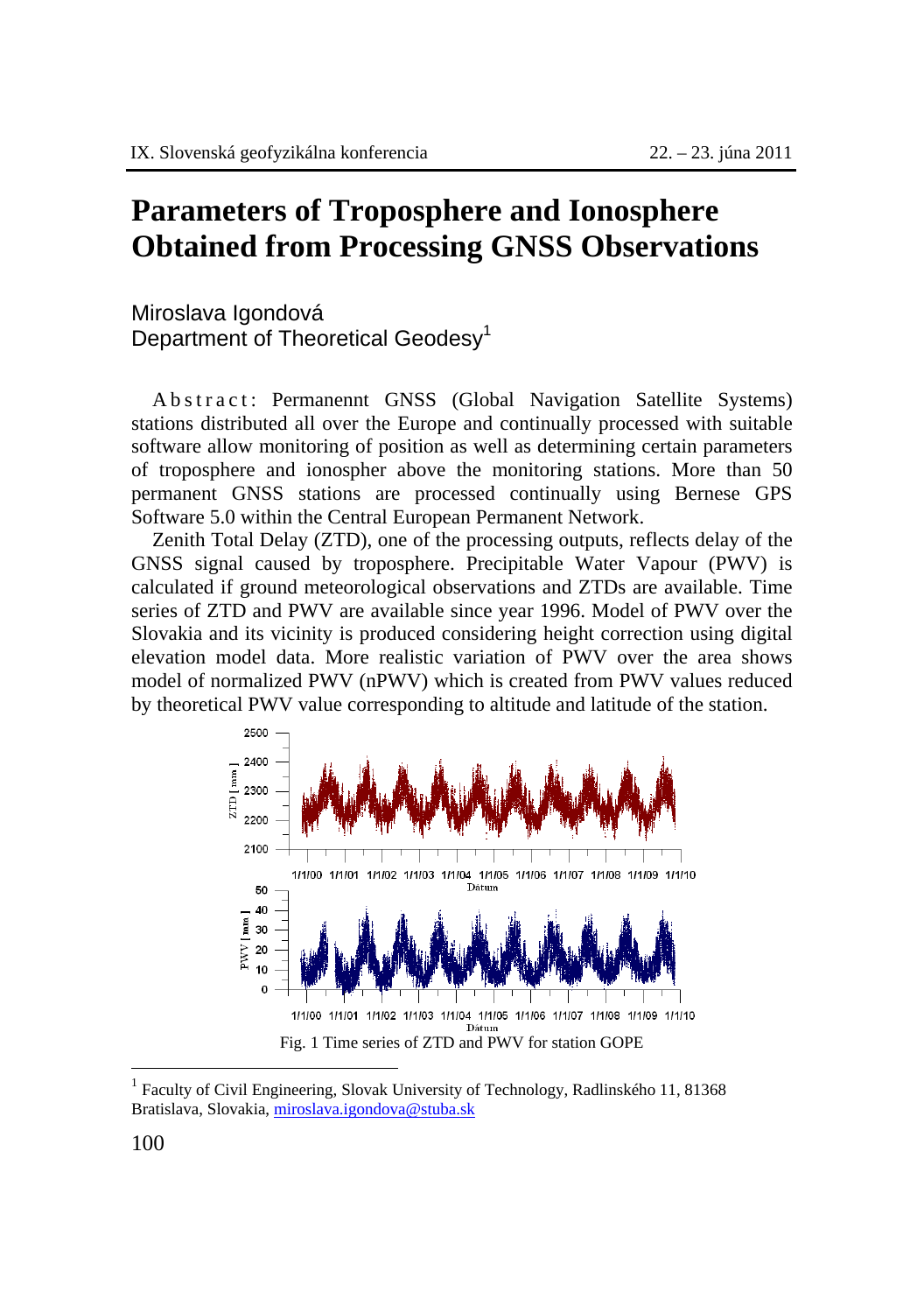

Fig. 2 Model of PWV and nPWV over Slovakia

Time series of ZTD and PWV and models of PWV and nPWV are published on the web page http://147.175.80.68, using Web Map Service and other web technologies. Data are continually updated and can be downloaded for scientific use.

Effect of ionosphere on GNSS observations is determined in the form of Global or Regional ionosphere models containing information on Total Electron Content (TEC) over the monitored area.



Fig. 3. Global ionosphere model

Troposphere and ionosphere models and time series are available with one hour resolution in

- postprocessed solution time delay 2 to 3 weeks,
- NRT (Near Real Time) solution time delay 1 to 2 hours.